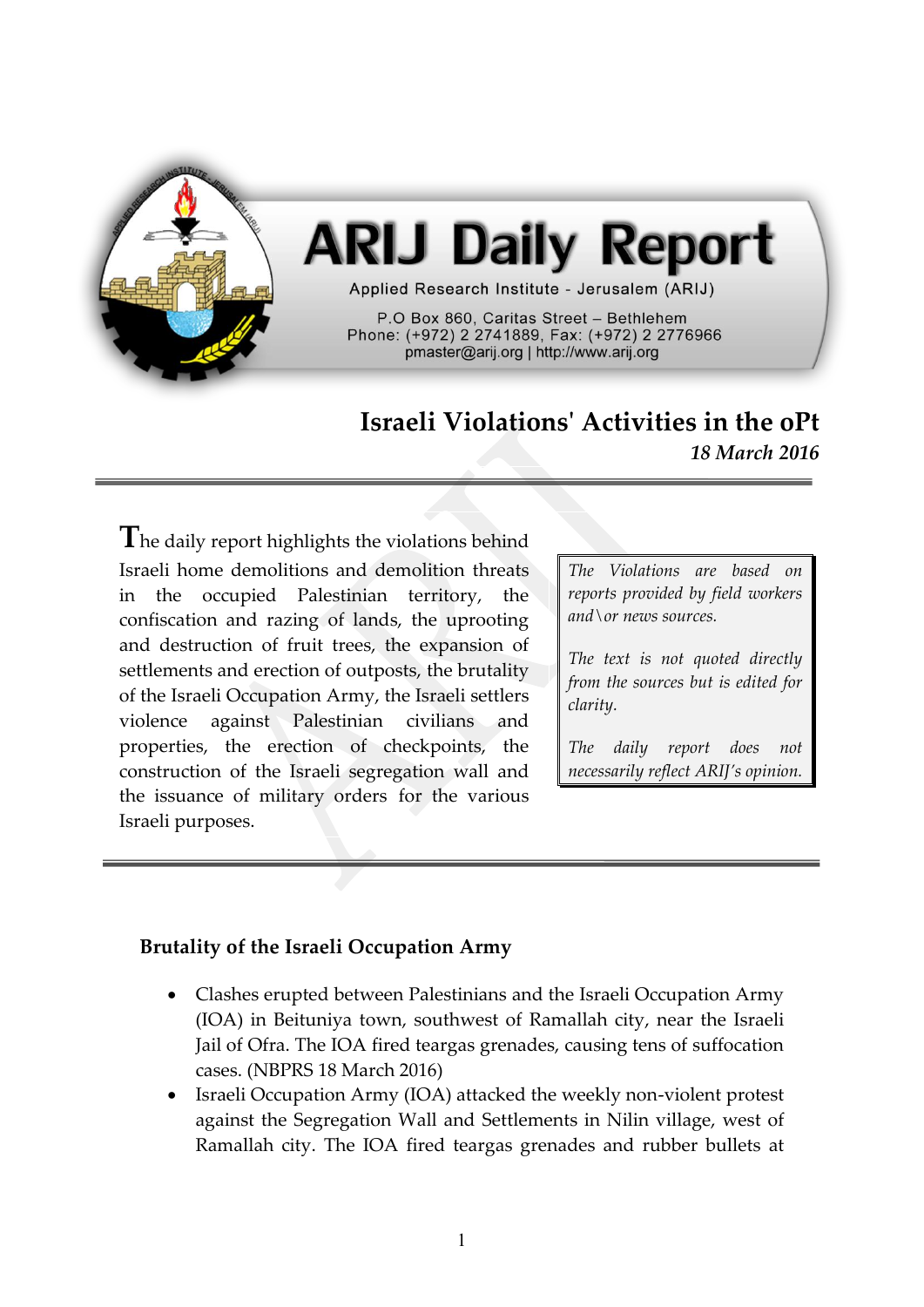participants and Palestinian houses, causing a number of suffocation cases. (Wafa 18 March 2016)

- Israeli Occupation Army (IOA) attacked the weekly non-violent protest against the Segregation Wall and Settlements in Bilin village, west of Ramallah city. The IOA fired rubber bullets and teargas grenades, causing a number of suffocation cases. (Wafa 18 March 2016)
- Israeli Occupation Army (IOA) shoot and killed Mahmoud Mohammad Abu Fanun (21 years) from Hebron city, while he wast at Gush Etzion junction, south of Bethlehem city. (Wafa 18 March 2016)
- Clashes erupted between Palestinians and the Israeli Occupation Army (IOA) near the border fence, east of Ash- Shaja'iya neighborhood east of Gaza city. The IOA fired teargas grenades and rubber bullets, causing tens of suffocation cases and the injury of three Palestinians. (NBPRS & Wafa 18 March 2016)
- Clashes erupted between Palestinians and the Israeli Occupation Army (IOA) near Beit Hanun terminal, north of Gaza strip. The IOA fired live bullets and teargas grenades, causing tens of suffocation cases and the injury of a Palestinian. (NBPRS 18 March 2016)
- Clashes erupted between Palestinians and the Israeli Occupation Army (IOA) near the border fence, east of Al Faraheen area in Abbsan town, east of Khan Younis governorate. The IOA fired teargas grenades at Palestinians. (NBPRS 18 March 2016)
- Clashes erupted between Palestinians and the Israeli Occupation Army (IOA) at the northern entrance of Bethlehem city. The IOA fired live bullets and teargas grenades, causing the injury of two Palestinians. (Wafa 18 March 2016)
- Clashes erupted between Palestinians and the Israeli Occupation Army (IOA) at the western entrance of Tuqu village, southeast of Bethlehem city. The IOA fired live and rubber bullets, and teargas and stun grenades, causing dozens of suffocation cases and the injury of two Palestinians. (Wafa 18 March 2016)
- Clashes erupted between Palestinians and the Israeli Occupation Army (IOA) at the western entrance of Silwad town in Ramallah governorate. The IOA fired rubber and spongy bullets and teargas grenades, causing tens of suffocation and the injury of two Palestinians. Noted that the IOA also, fired teargas grenades at Palestinian houses and vehicles. (Wafa 18 March 2016)
- Clashes erupted between Palestinians and the Israeli Occupation Army (IOA) at the entrance of Halhul town, north of Hebron city. (Al-Quds 18 March 2016)
- Israeli Occupation Army (IOA) stormed and searched a Palestinian house in Tell village, west of Nablus city, and questioned the residents.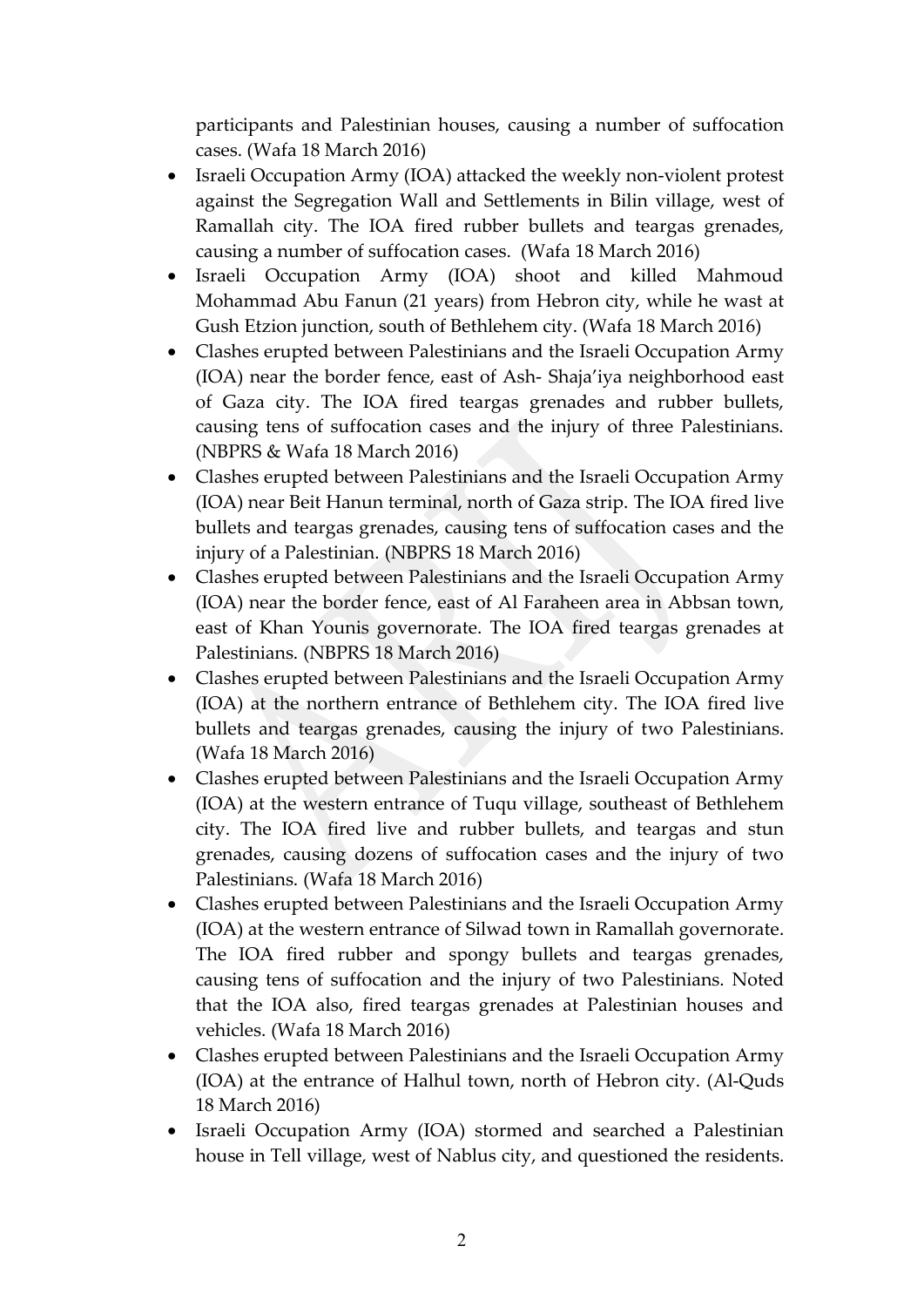The targeted house is owned by the family of the Palestinian martyr; Nasser Ar-Diyn 'Asida. (Al-Quds 18 March 2016)

• Israeli Occupation Army (IOA) attacked the weekly non-violent protest against the segregation wall and settlements in Kafr Qaddum village, east of Qalqiliyah city. The IOA used rubber bullets and teargas grenades to attack the participants. (Al-Quds 18 March 2016)

#### **Israeli Arrests**

- Israeli Occupation Army (IOA) arrested two Palestinians while they were near Al Jalama military checkpoint, north of Jenin city. The arrestees were identified as: Ali Awad Abed Al Jabar and Osama Bassam Kharouf. (Wattan 18 March 2016)
- Israeli Occupation Army (IOA) arrested two Palestinians from Jurit Ash-Sham'a village, south of Bethlehem city. The arrestees were identified as: Issa Ayman Fawakhra (24 years) and Mahmoud Aref Fawakhra (27 years). (Wafa 18 March 2016)
- Israeli Occupation Army (IOA) arrested Abdalla Ahmed Taqatqiah (20 years) after storming his family house in Beit Fajjar village, south of Bethlehem city. (Wafa 18 March 2016)
- Israeli Occupation Army (IOA) arrested two Palestinians after storming their houses in Salit Al Harithiya village, northwest of Jenin city. The arrestees were identified Islam Yousif Mohammad Shawahnah (23 years) and Amer Mahmoud Said Azam (27 years). (Wafa 18 March 2016)
- Israeli Occupation Army (IOA) arrested Mohammad Abu Al Humos from Al Issawiya town in Jerusalem city. (Wafa 18 March 2016)
- Israeli Occupation Army (IOA) arrested two Palestinians while they were near the industrial area in the Israeli settlement of Sha'ar Benyamin. (Wafa 18 March 2016)
- Israeli Occupation Army (IOA) arrested a Palestinian from Habla village, southeast of Qalqiliyah city. (Orient FM 18 March 2016)
- Israeli Occupation Army (IOA) arrested a Palestinian from Al Jalazoun refugee camp, north of Ramallah city. (Orient FM 18 March 2016)
- Israeli Occupation Army (IOA) arrested five Palestinians after storming their houses in Hebron city. (Orient FM 18 March 2016)

#### **Israeli Closures**

 Israeli Occupation Authorities closed a number of streets in Jerusalem city. The closure came after an Israeli Marathon carried out in the city. (Orient FM 18 March 2016)